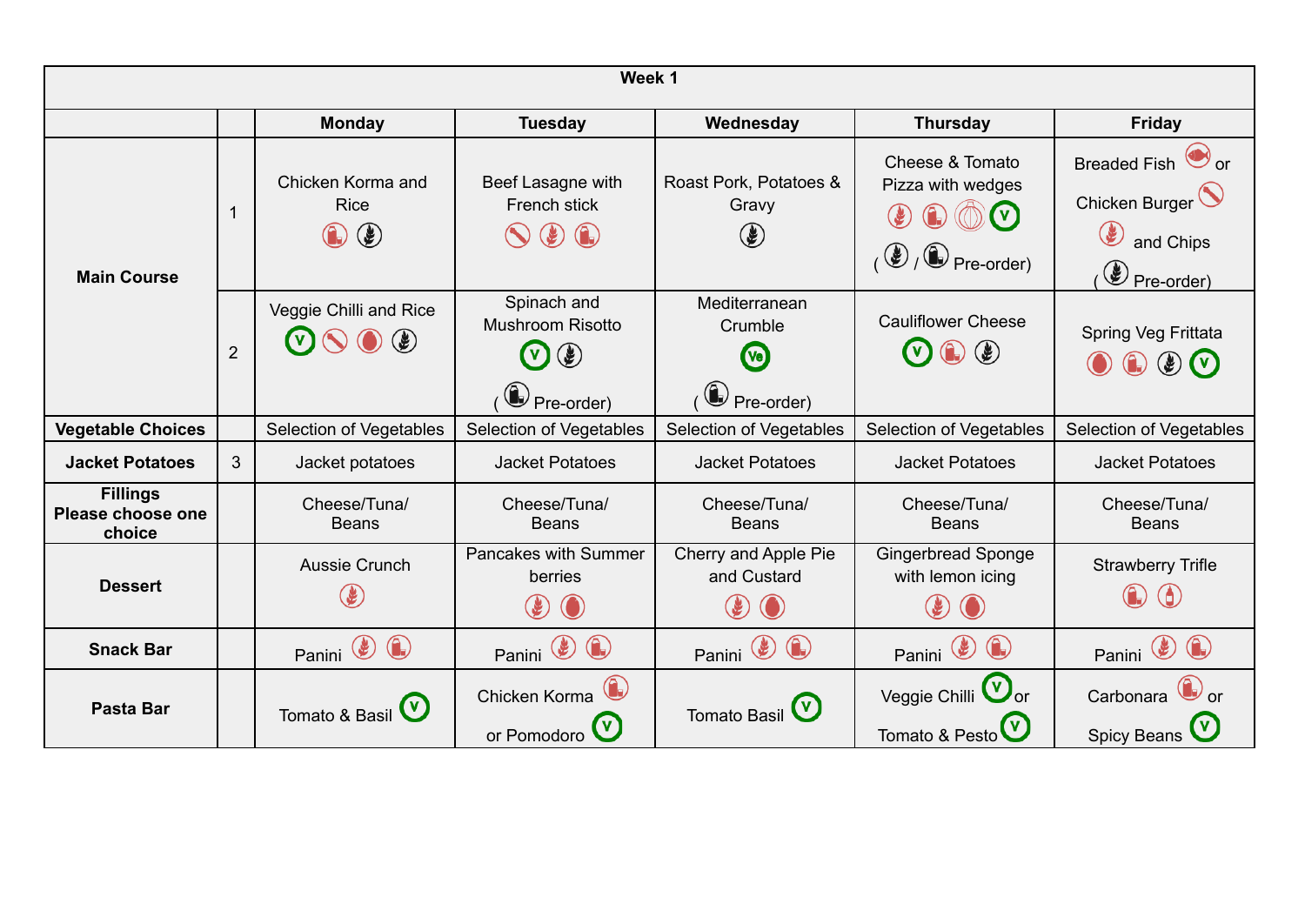| Week 2                                         |                |                                                                          |                                                                                                         |                                                                                                              |                                                                                                                                        |                                                                                                              |
|------------------------------------------------|----------------|--------------------------------------------------------------------------|---------------------------------------------------------------------------------------------------------|--------------------------------------------------------------------------------------------------------------|----------------------------------------------------------------------------------------------------------------------------------------|--------------------------------------------------------------------------------------------------------------|
|                                                |                | <b>Monday</b>                                                            | <b>Tuesday</b>                                                                                          | Wednesday                                                                                                    | <b>Thursday</b>                                                                                                                        | Friday                                                                                                       |
| <b>Main Course</b>                             |                | <b>Beef Chilli with Rice</b><br>۴                                        | Sausage Roll with new<br>potatoes<br>$\left(\begin{smallmatrix}\bm{y}\\ \bm{y}\end{smallmatrix}\right)$ | Roast Chicken,<br>Potatoes & Gravy<br>$\left( \epsilon \right)$<br>Stuffing <sup>(<math>\bullet</math></sup> | <b>Ham And Pineapple</b><br>Pizza with wedges<br>$\circledast$ $\circledast$<br>$\mathcal{O}_1$ $\bigoplus$ $\mathcal{O}_2$ Pre-order) | $\bigcirc$ or<br><b>Fish Fingers</b><br>Chicken Goujons with<br>Chips $\bigcirc$<br>$\circledast$ Pre-order) |
|                                                | $\overline{2}$ | Quorn balls, Salsa sauce<br>and rice<br>$\mathbf{v}_e$                   | Cottage Garden pie<br>$\left( \frac{1}{2} \right)$<br>$\boldsymbol{\omega}$                             | Goats Cheese and Red<br>onion Tarts<br>$\mathbf{F}$<br>$\mathbf{v}$                                          | Creamy Veg Bake<br>$\circledast$ (v)                                                                                                   | Veggie Burger<br>$\mathbf U$                                                                                 |
| Vegetable<br><b>Choices</b>                    |                | Selection of Vegetables                                                  | <b>Selection of Vegetables</b>                                                                          | Selection of Vegetables                                                                                      | <b>Selection of Vegetables</b>                                                                                                         | Selection of Vegetables                                                                                      |
| <b>Jacket Potatoes</b>                         | 3              | Jacket potatoes                                                          | <b>Jacket Potatoes</b>                                                                                  | <b>Jacket Potatoes</b>                                                                                       | <b>Jacket Potatoes</b>                                                                                                                 | <b>Jacket Potatoes</b>                                                                                       |
| <b>Fillings please</b><br>choose one<br>choice |                | Cheese/Tuna/<br><b>Beans</b>                                             | Cheese/Tuna/<br><b>Beans</b>                                                                            | Cheese/Tuna/<br><b>Beans</b>                                                                                 | Cheese/Tuna/<br><b>Beans</b>                                                                                                           | Cheese/Tuna/<br><b>Beans</b>                                                                                 |
| <b>Dessert</b>                                 |                | Cherry Shortbread                                                        | Berry Crunch with<br>Creme fraise<br>$\bigcirc$<br>$\left(\stackrel{u}{\bullet}\right)$                 | Date and Cocoa<br><b>Brownie</b><br>$\left( \begin{smallmatrix} \psi \ \psi \end{smallmatrix} \right)$       | Jam Sponge and<br>Custard<br>$\left( \frac{\partial f}{\partial x_{i}}\right)$                                                         | Cookies<br>$\left( \frac{\partial f}{\partial x_{i}}\right)$                                                 |
| <b>Snack Bar</b>                               |                | $\left(\begin{matrix} 1\\ 1\end{matrix}\right)$<br>Panini <sup>(2)</sup> | $\left( \begin{matrix} 1 \\ 0 \end{matrix} \right)$<br>$\circledast$<br>Panini                          | Panini <sup>(2)</sup>                                                                                        | $\left(\begin{matrix} 1\\ 1\end{matrix}\right)$<br>Panini <sup>(2)</sup>                                                               | Panini                                                                                                       |
| <b>Pasta Bar</b>                               |                | Tomato & Basil V                                                         | Beef Chilli or<br>Spicy Salsa                                                                           | Tomato & Basil (V)                                                                                           | $\bigcirc$ or<br>Chicken Tikka<br>Tomato and Pesto                                                                                     | Cheesy ham sauce<br>or Spicy Beans                                                                           |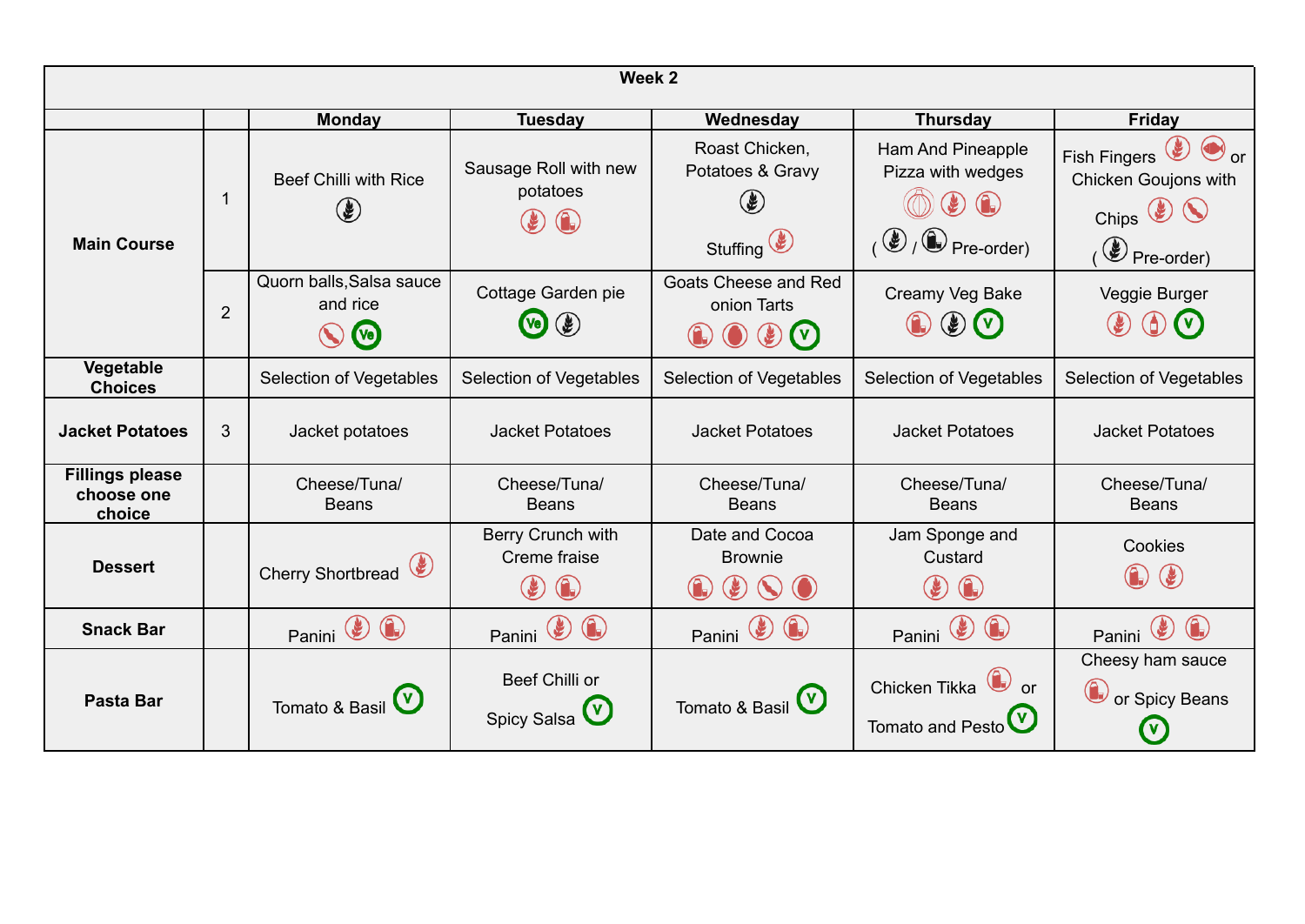| Week 3                                                |                |                                                                                                                                |                                                                     |                                                                    |                                                          |                                                                                                                |
|-------------------------------------------------------|----------------|--------------------------------------------------------------------------------------------------------------------------------|---------------------------------------------------------------------|--------------------------------------------------------------------|----------------------------------------------------------|----------------------------------------------------------------------------------------------------------------|
|                                                       |                | <b>Monday</b>                                                                                                                  | <b>Tuesday</b>                                                      | Wednesday                                                          | <b>Thursday</b>                                          | <b>Friday</b>                                                                                                  |
| <b>Main Course</b>                                    | $\mathbf 1$    | <b>BBQ Meatballs with</b><br><b>Rice</b><br>$\left( \begin{smallmatrix} \bullet \ \bullet \end{smallmatrix} \right)$<br>$\sum$ | <b>Chicken and Sweetcorn</b><br>pie with new potatoes<br>$\bigcirc$ | Roast Turkey, Potatoes<br>& Gravy<br>$\left(\clubsuit\right)$      | Pepperoni Pizza with<br>wedges                           | <b>Breaded Cod</b><br>or<br>Beef Burger with Chips<br>$\left(\begin{smallmatrix} \psi\end{smallmatrix}\right)$ |
|                                                       | $\overline{2}$ | Squash and Apple<br>Curry<br>$\bigcirc$<br>$(\vee)$                                                                            | <b>Stuffed Peppers</b><br>$\circledast$<br>$\mathbf{v}$             | <b>Cheese and Onion</b><br>Quiche<br>$\mathbf{v}$<br>$(\clubsuit)$ | Falafel Wrap (<br>$\circ$ Pre-order)                     | Veggie Kebab with<br><b>Sweet Chilli Sauce</b><br>$\circledast$ $\circledast$                                  |
| Vegetable<br><b>Choices</b>                           |                | <b>Selection of Vegetables</b>                                                                                                 | Selection of Vegetables                                             | <b>Selection of Vegetables</b>                                     | <b>Selection of Vegetables</b>                           | <b>Selection of Vegetables</b>                                                                                 |
| <b>Jacket Potatoes</b>                                | 3              | Jacket potatoes                                                                                                                | <b>Jacket Potatoes</b>                                              | <b>Jacket Potatoes</b>                                             | <b>Jacket Potatoes</b>                                   | <b>Jacket Potatoes</b>                                                                                         |
| <b>Fillings</b><br><b>Please choose</b><br>one choice |                | Cheese/Tuna/<br><b>Beans</b>                                                                                                   | Cheese/Tuna/<br><b>Beans</b>                                        | Cheese/Tuna/<br><b>Beans</b>                                       | Cheese/Tuna/<br><b>Beans</b>                             | Cheese/Tuna/<br><b>Beans</b>                                                                                   |
| <b>Dessert</b>                                        |                | <b>Apricot Flapjack</b>                                                                                                        | <b>Sticky Apple Buns</b><br>$\circledcirc$                          | <b>Carrot Cake</b>                                                 | Apple Crumble and<br>Custard $\bigcirc$ $\bigcirc$       | <b>White Chocolate</b><br>Cheesecake <sup>(a)</sup>                                                            |
| <b>Snack Bar</b>                                      |                | (€<br>Panini                                                                                                                   | Panini <sup>(2)</sup>                                               | Panini <sup>(2)</sup>                                              | Panini <sup>(2)</sup>                                    | $\left( \frac{1}{2} \right)$<br>Panini                                                                         |
| Pasta Bar                                             |                | Tomato & Basil (V)                                                                                                             | Sweet Chilli Chicken or<br>Tomato and Pesto <sup>(1)</sup>          | Tomato & Basil (V)                                                 | Turkey Korma <sup>(a)</sup> or<br>Pomodoro <sup>(V</sup> | <b>BBQ Meatballs</b><br><b>Spicy Beans</b>                                                                     |